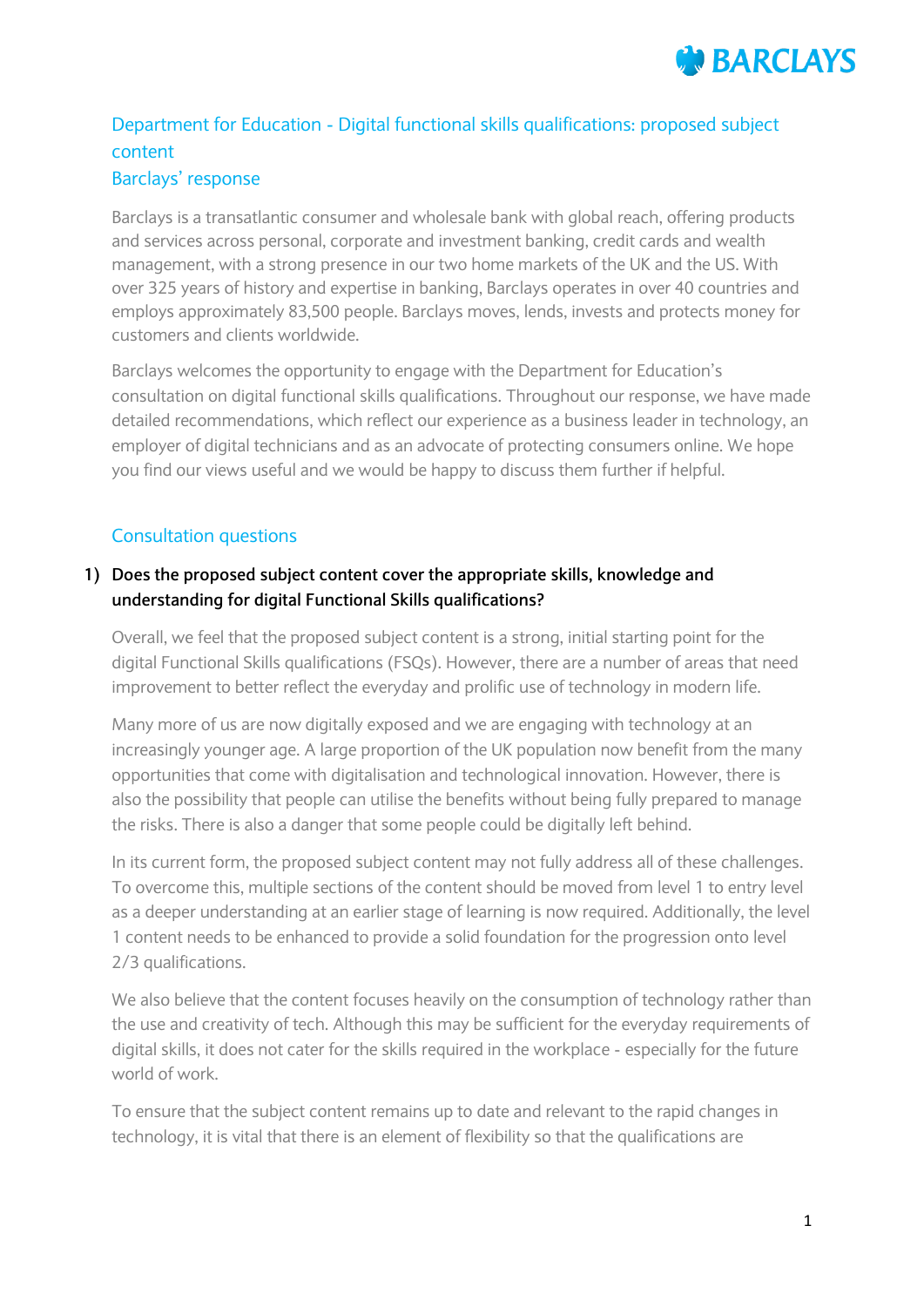

appropriate for the years to come.

1

### **2) At entry level, does the proposed subject content support individuals to progress to study of digital skills at level 1?**

In principle, a majority of the proposed entry level content would support individuals to progress to study at level 1. However, we feel there are key skills or understanding that are either missing or have been proposed at the wrong level of learning.

As mentioned within the consultation paper (page 7) digital devices, applications and functions are becoming increasingly easier to use, meaning users are less likely to require prelearning or prior knowledge<sup>1</sup>. However, with users now being able to get online with relative ease and having access to many more platforms, apps, information sources and networks, they need to understand some of the implications involved at a much earlier stage. For example, as soon as users head online they should have a solid understanding of how their digital usage is tracked, how their data is used, and how they can stay safe.

We fully support the inclusion of understanding your digital footprint at entry level (point 3.4) but the content needs to be far more granular than currently proposed. It is vital that users are aware of the main mechanisms of data collection, such as social media activity, web searches or uploaded images as discussed in the proposed content, but there also needs to be consideration of the less familiar mechanisms – online quizzes, trivial games and music listening history.

Users should also understand the ways in which they can control the collection of their data through privacy tools. People should be aware of their privacy rights but also the ownership rights of the apps/businesses they engage with. In turn, there should be an understanding on the retention of data, its implications, future uses and your right to be forgotten in the digital sense. It is for these reasons that we believe that the skill set of understanding data protection at level 1 (point 5.2) and user privacy tools to manage cookies and tracking at level 1 (point 3.3) should be lowered to entry level.

With the rise of unofficial channels, users should be able to identify illegitimate and automated data or material and recognise the subsequent effects it can potentially have on personal opinions, spending decisions, political persuasions and many other things. We note that the reliability of information when searching online is covered at level 1 (point 1.3) but this needs to be introduced at entry level and should cover a broader array of topics.

<sup>1</sup> Department for Education - *Subject content for digital Functional Skills qualifications – Government consultation* [https://consult.education.gov.uk/post-16-basic-skills-team/subject-content-for-digital-functional-skills](https://consult.education.gov.uk/post-16-basic-skills-team/subject-content-for-digital-functional-skills-qual/supporting_documents/Digital%20FSQs%20subject%20content%20consultation%20document.pdf)[qual/supporting\\_documents/Digital%20FSQs%20subject%20content%20consultation%20document.pdf](https://consult.education.gov.uk/post-16-basic-skills-team/subject-content-for-digital-functional-skills-qual/supporting_documents/Digital%20FSQs%20subject%20content%20consultation%20document.pdf)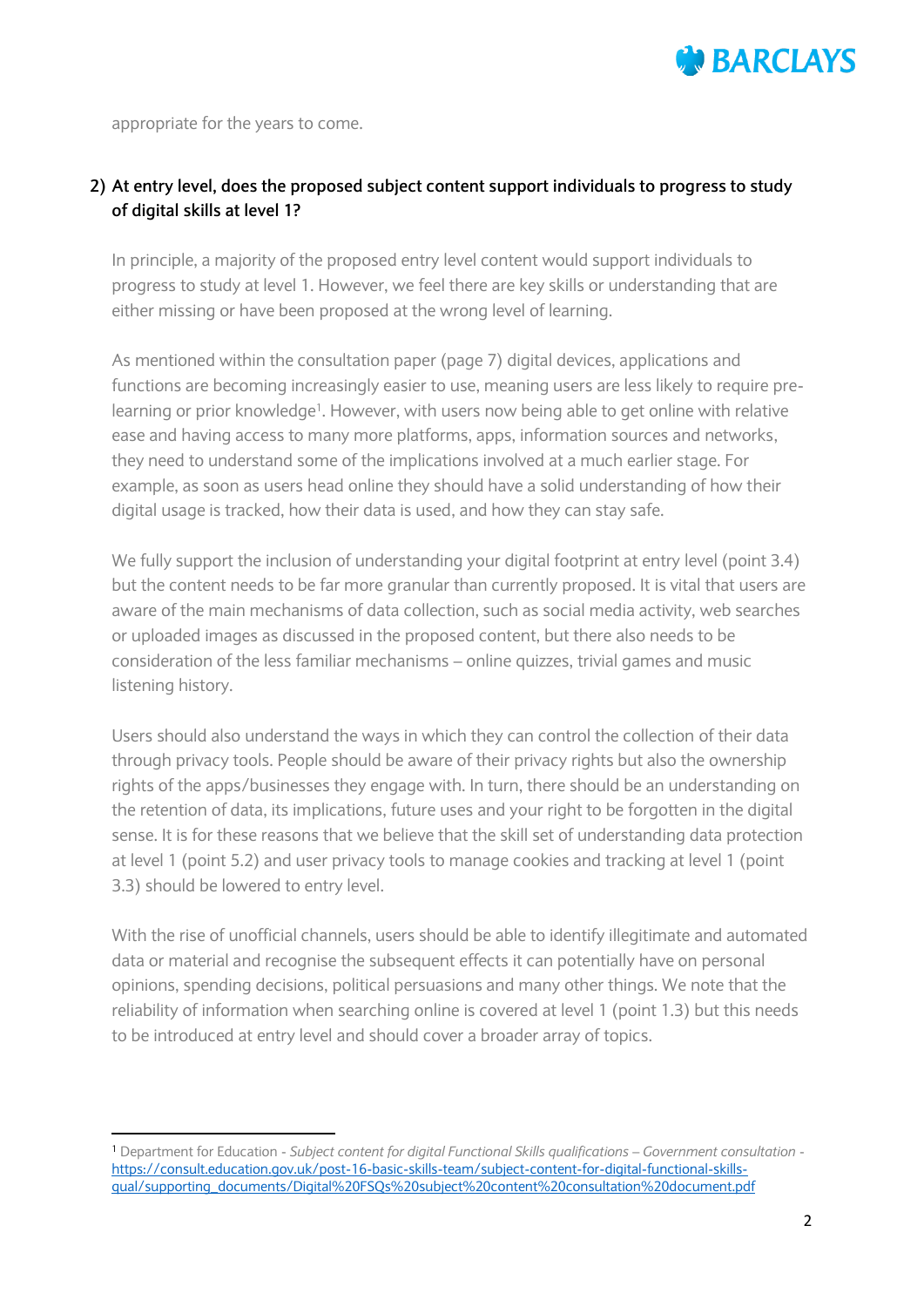

As users of digital media, users should be aware of the main companies for hardware, software and social media, and understand the values of the major technology or media platforms they interact with.

## **3) At entry level and level 1, does the proposed subject content support progression to further vocational and technical study?**

With the proposed content in its current format, Barclays does not believe it will support the progression to further vocational and technical study. Many vocational and technical courses, such as the Barclays apprenticeship scheme, tend to start at level  $3 - as$  it stands, the proposed content would only support progression to level 2.

In order to resolve this, the content needs to pick up more on the uses and creativity of tech rather than its consumption. Its enhancement can cover a wider variety of digital techniques such as coding, programming and content editing. These are all likely skills needed for the digital jobs of the future.

We acknowledge that some of these skills are covered earlier on in the curriculum, with the basics of coding being introduced at primary school, but it is vital that the learning does not stop here and continues right the way through to level 1 and 2.

Learning these skills throughout their academic career will set users/students up to the appropriate level of knowledge to take on vocational and technical training, will provide them an opportunity to discover their interests and talents in digital and will inspire them to explore possible digital careers.

The focus of the digital FSQs is on the users but it is equally important that the teachers or educators delivering the content are coached to the relevant standard. We would argue for bespoke content for teachers to be produced in tandem to ensure that the students studying the digital FSQs are taught to the highest level.

# **4) At entry level, does the proposed subject content cover the key digital skills, knowledge and understanding needed to complete tasks routinely required in the workplace and everyday life?**

The proposed subject content at entry level would enable users to become digitally aware and would support them in routine activities in the workplace and everyday life. However, the content is insufficient for roles that require frequent use of digital technologies that go beyond the basic creating, editing and communicating.

### **Workplace**

As previously mentioned, we believe that content from level 1 should be moved to entry level as a deeper understanding is now needed at an earlier stage of a user's learning. The skills sets we recommend doing this for include searching online (point 1.2), file searches (point 1.5),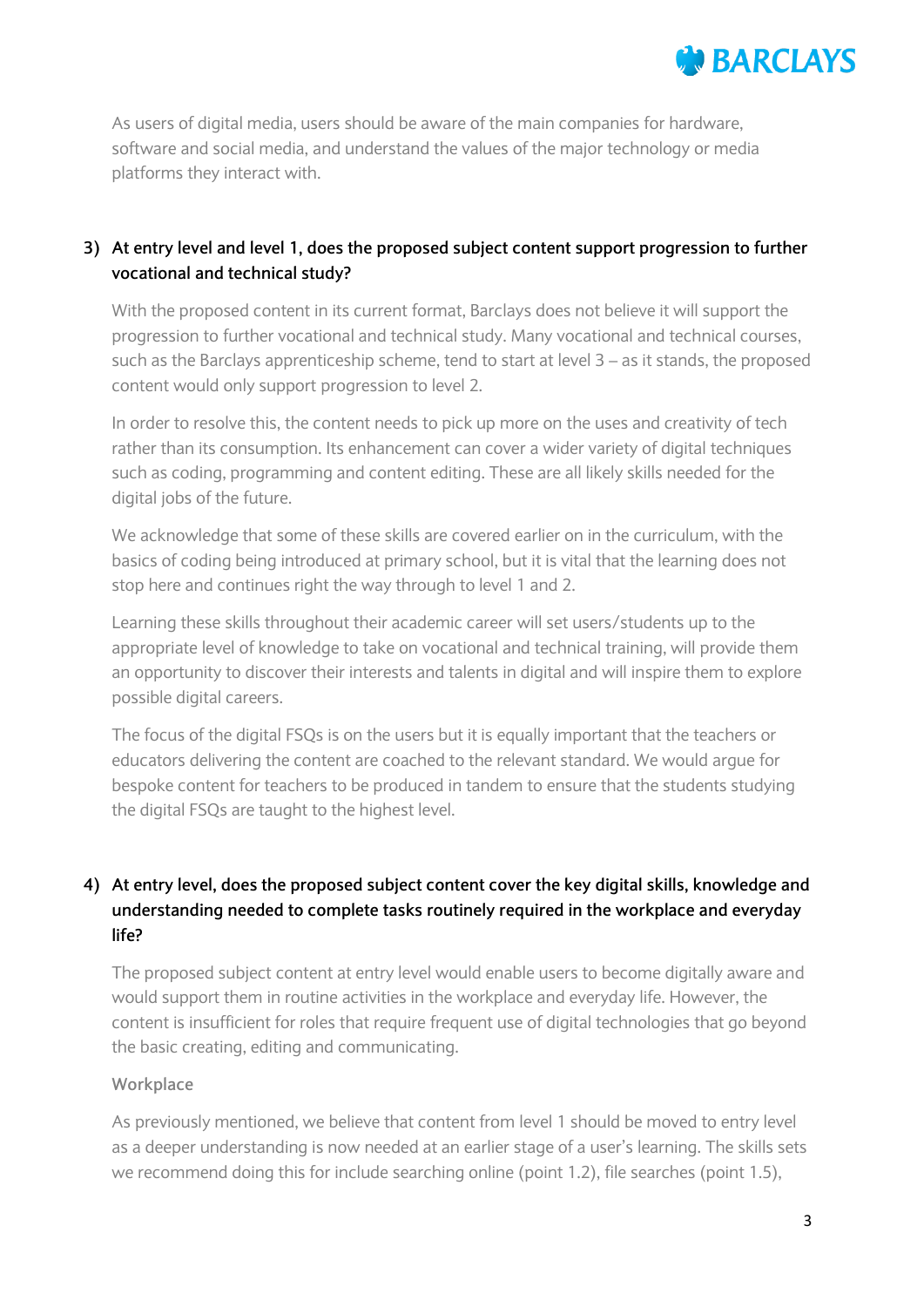# **MARCIAYS**

storage limitations (point 1.10), online tutorials (point 1.11), using applications (point 2.1), editing, processing and sorting data (points 2.3, 2.4, 2.5), online communication (point 3.1) and backing up files (point 5.4).

It seems that social media and online communications are increasingly becoming acquired skills for many more careers. We therefore support the inclusion of the creating and editing skill set, covering text formation and media capturing, at entry level but feel there is far more scope to broaden this out. For example, including guidance on how to create and consume web pages, gifs and apps as well as coding and programming techniques will ensure that users can fully communicate and participate online. With the growth in creating digital media for public use, it is also essential to train users in the importance of having audit trails to ensure the transparency of the created content and user protection.

### **Everyday life**

Within financial services, changing customer demand has led to the growth of digital banking – with many more customers turning to, and expecting to use, online channels. We note that making a payment is included within the entry-level proposed content (point 4.2), but we advocate that the basics of online banking are also introduced. Improvements to the proposed content could include details on how to register for online banking, how to bank safely online, introductions to different payment methods and how to access and download banking apps. When considering Level 1 content, it could cover how to set up business accounts and introduce Open Banking applications.

There should also be an introduction to online fraud and scams. In 2017, Barclays launched a Digital Safety campaign, where we learnt that there is an ever-growing need for ongoing education on how to protect your money and personal information online – especially with fraudsters introducing new scams with increasing sophistication. This level of protection does not only apply to banking, but also to the wealth of services and functions heading online – shopping orders, healthcare apps and social communications. Therefore, the proposed content could be improved by moving the overview of how to verify the legitimacy of an online retailer from level 1 (point 4.4) to entry level.

It is also important for users to understand the diversity of content online and its accessibility. Users should be aware of podcasts, vlogs and applications so they can engage with online content in the way that best meets their needs, which in turn can have a positive impact on their lifestyle, connectivity and online confidence. This can be expanded to include guidance on how to access information not just from search engines, but also from different providers/functions – for example, using resources such as social networks or setting up news notifications.

### **Technical skills vs. digital confidence**

Teaching the practical, technical skill is crucial but it is equally important to focus on nurturing and sustaining the confidence of users so they can fully enjoy the opportunities and positive impacts that digital inclusion can offer them. With digital technology influencing modern day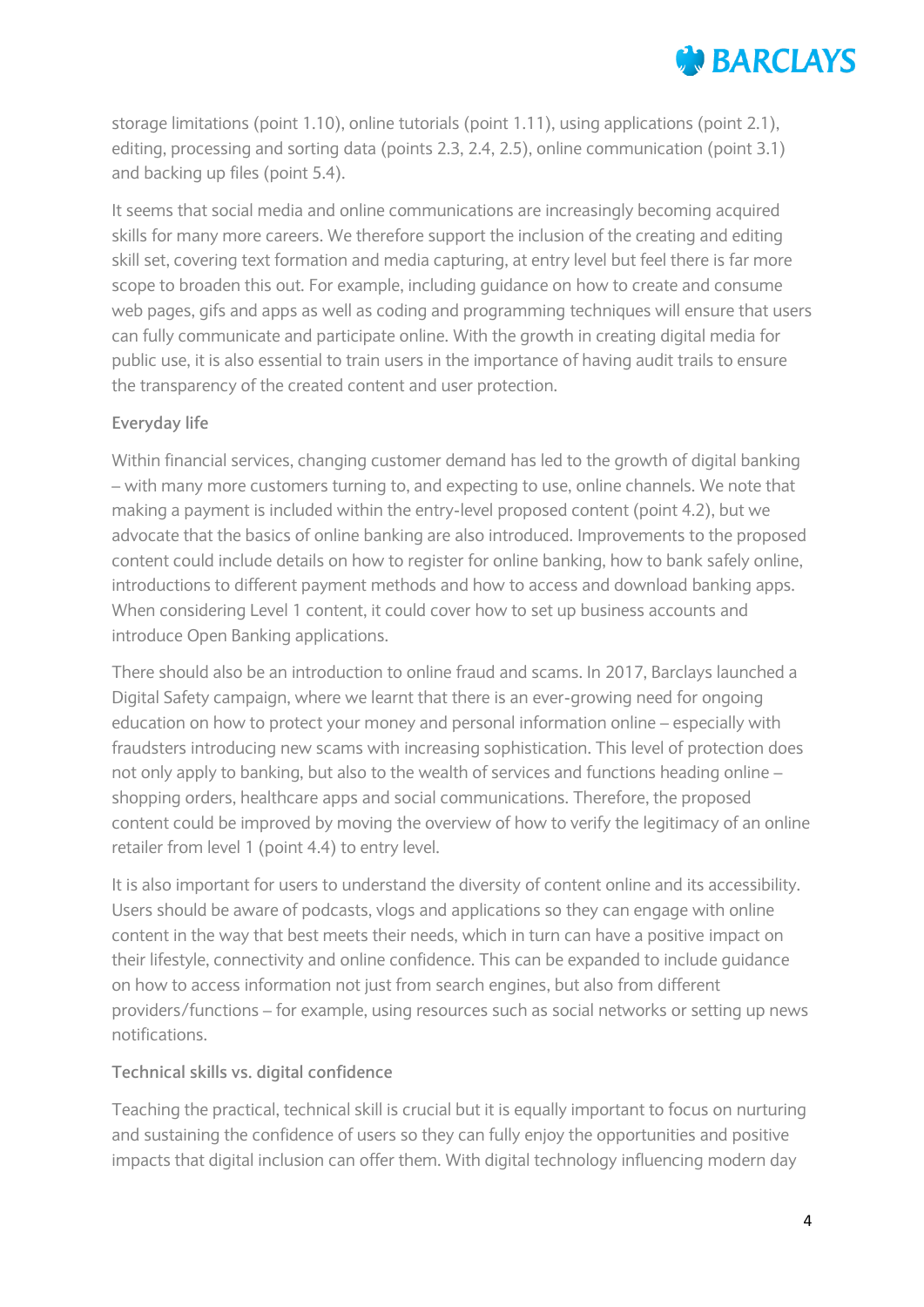

life, being unable to operate online could potentially lead to some users feeling socially excluded.

From our work with the Barclays Digital Eagles – who work to help communities, both customers and non-customers, to become more confident with computers, technology and the internet, no matter where they are on their digital journeys – we have found that new digital users benefit significantly from person-led interventions and from a continued level of educational support. We fully encourage government to consider how best to teach the digital FSQs in a face-to-face environment, especially for older learners, as well as how users can continue to develop their digital skills beyond the digital FSQs.

# **5) At level 1, does the proposed subject content cover the key digital skills, knowledge and understanding needed to complete tasks routinely required in the workplace and everyday life?**

As it stands, the level 1 content would enable users to be digitally literate but it is unlikely to support a reduction in the digital skills gap. The speed in which technology and the future world of work is changing, the level 1 content needs to be enhanced to cover a wide variety of digital techniques and uses.

For example, a module on data science that covers the opportunities and risks digital and data power pose should be introduced. This content should provide people the basics on what data is, how to collect it, store it, analyse it and use it to derive insights or innovation. It can cover at a very high level the basics of machine learning, as well as the broader elements of artificial intelligence (for example, image recognition, natural language processing, and even robotics). Although this may appear to be a specialist topic, the future digital world is likely to be constructed around this functionality, and including it at level 1 will help to future proof the future workforce/users.

At the advanced stage of level 1, users should be introduced to a skill set covering content analysis. They should be shown how to deal with large volumes of content, be able to define structured and unstructured data and know what techniques to use to analyse them. There could also be coverage on the technologies that produce such content and have a broad awareness of the biases within data.

## **6) Does the proposed subject content have potential to positively impact on specific groups, in particular the 'protected characteristic' groups?**

Yes, the proposed content reflects the fact that, when built in the right way, digital technology has the capability to empower and facilitate all users, especially those who may have additional needs or requirements. It should be noted that those with disabilities or older users potentially have the most to benefit from adopting digital services and it can remove the barriers that might have otherwise have existed.